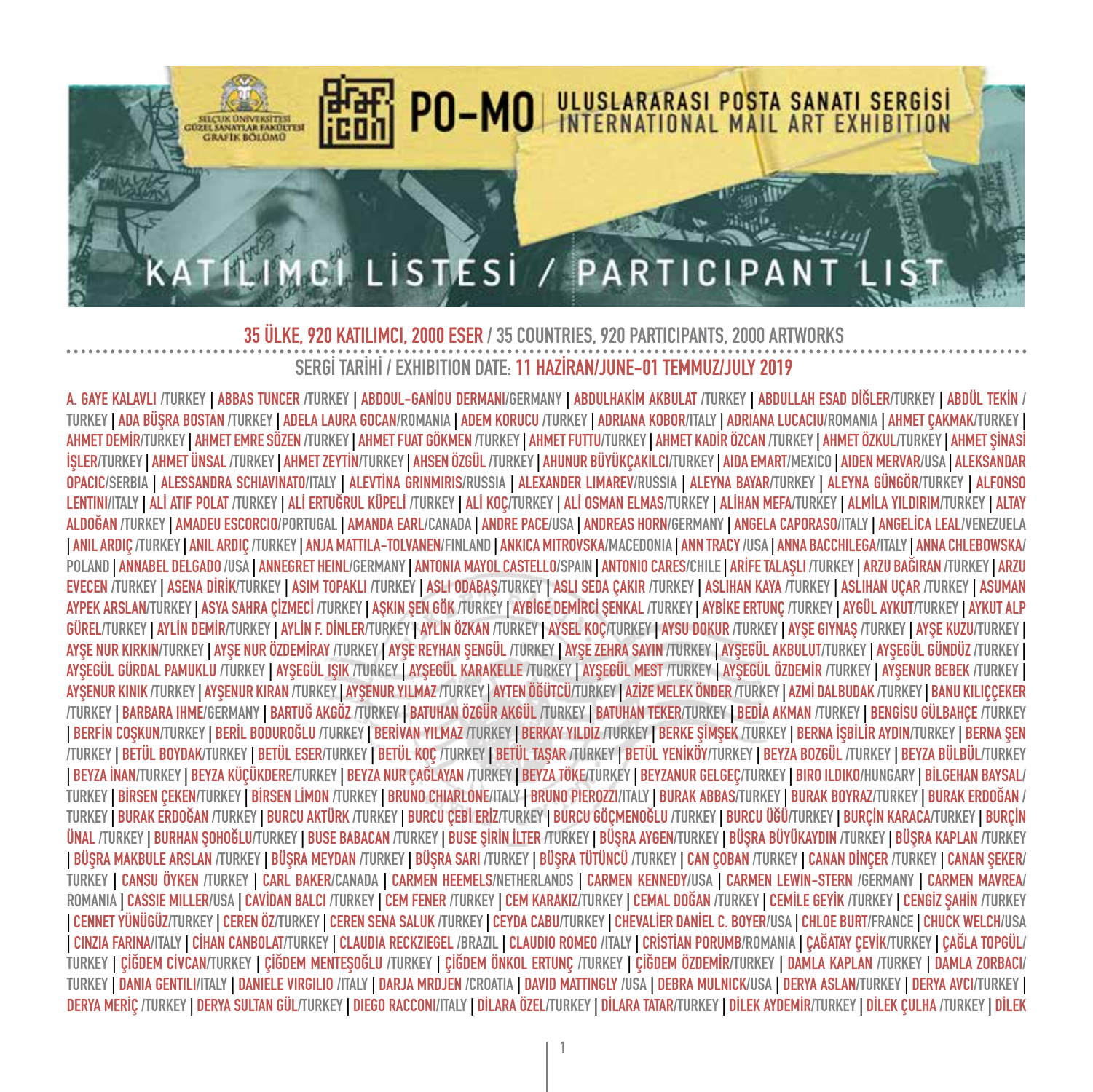

SİMSİR (TURKEY I DOĞAN KARAKILIC/TURKEY I DOMINGO SANZ MONTERO /SPAIN I DORIAN RIBAS BARINHO/BRAZIL I DÖNE ARISOY/TURKEY I DURSUN EMRE KAROĞLU/TURKEY I DURU YILMAZ /TURKEY | DUYGU KIZILDEMİR /TURKEY | DUYGU TOSUNAY/TURKEY | DÜRDANE TAŞOĞLU/TURKEY | EBRU ALÇINAR/TURKEY | EBRU ÇATALKAYA GÖK/TURKEY | EBRU EFE /TURKEY **| ECE YÜCEL /TURKEY | ECEM TÜMEN/TURKEY | ED HANSSEN/NETHERLANDS | EDA AYSU/TURKEY | EDA BALABAN VAROL /TURKEY | EDA ÖZ ÇELİKBAŞ/TURKEY | EDA TERZİ /TURKEY |**  EDANUR AKÇÖLTEKİN /TURKEY | EKİN DEVECİ /TURKEY | EKİN SU TOPÇU KUZU /TURKEY | EKREM COŞKUN/TURKEY | EKREM TUNCER /TURKEY | ELA NUR KALAFAT/TURKEY | ELİF AKDOĞANOĞLU/TURKEY I ELİF ARZEN DEMİREL /TURKEY I ELİF BÜSRA ÖZDEMİR /TURKEY I ELİF FATAN /TURKEY I ELİF FALCI /TURKEY I ELİF GÜLSEN /TURKEY I ELİF KURTULDU /TURKEY | ELİF ÖZGEN/TURKEY | ELİF ÖZHANCI /TURKEY | ELİF ŞEYMA KILIÇ/TURKEY | ELİF TARLAKAZAN /TURKEY | ELİF TÜRKEY | ELİF YILMAZ/TURKEY | ELMAS EDA ÖCAL /TURKEY | ELMAS NUR ÖĞÜTLÜ /TURKEY | ELVAN YILDIZ/TURKEY | EMEL KORU/TURKEY | EMET EGEMEN ASLAN /TURKEY | EMILIO CARRASCO GUTIERREZ /MEXICO | EMILIO J. CARRASCO MEDINA /MEXICO | EMINA HANDZIC/BOSNIA AND HERZEGOVINA | EMINE CANÖZ/TURKEY | EMINE DIRICI/TURKEY | EMINE DIRIK/TURKEY | EMINE ERDOĞAN/TURKEY | EMINE ERROYUNCU/TURKEY I EMINE GÖKSU /TURKEY I EMINE KARA /TURKEY I EMINE KOCAK /TURKEY I EMINE NAS /TURKEY I EMINE NUR YILMAZ ARIKAN /TURKEY I EMINE ODABASI/TURKEY I EMINE TONUS/ TURKEY I EMİNENUR ÜNLÜ /TURKEY I EMRE İNAN/TURKEY I EMRE SİMSİR /TURKEY I EMES DELİBAS /TURKEY I EMES DEMİR /TURKEY I ENGİN ASLAN/TURKEY I ENGİN ÜMER /TURKEY I ERDINÇ ÇAKIR/TURKEY | ERDOĞAN PAKSOY/TURKEY | ERHAN AVARA/TURKEY | ERTUĞRUL ERGÜN /TURKEY | ERVA ERDOĞAN /TURKEY | ESEN SÜLE/TURKEY | ESİN ÇAYIR/TURKEY | ESMA KARAKAYA /TURKEY | ESMA KOÇYİĞİT/TURKEY | ESMA TATAR /TURKEY | ESRA ATACAN/TURKEY | ESRA ÇAKAL /TURKEY | ESRA DIKENER /TURKEY | ESRA KELEŞ /TURKEY | ESRA TOPRAKÇI /TURKEY | ESRANUR KILINÇ/TURKEY | EVİN SAYLEMEZ/TURKEY | EYÜP CAN ALTINTAŞ /TURKEY | EZGİ AKSUNGUR /TURKEY | EZGİ ELİF TURGUT /TURKEY | EZGİ ESER/TURKEY | EZGİ MATARACI /TURKEY | EZGİ ÖZDEMİR /TURKEY | EZGİ SAHBAZ /TURKEY | EZGİ YAKIN /TURKEY | FARUK CELİK /TURKEY | FATİH COLAK /TURKEY | FATİH CİHAT BOLAT /TURKEY | FATMA BAYDEMİR/TURKEY I FATMA BİSİRİCİ /TURKEY I FATMA CANSIZ /TURKEY I FATMA DİLAN ÜNAL/TURKEY I FATMA KEYLI FATMA KALAYCI /TURKEY I FATMA KARAİBRAHİM /TURKEY | FATMA NUR ÖZKUL/TURKEY | FATMA YILDIZ /TURKEY | FATMANUR AYDOĞAN /TURKEY | FERAH SAVKAR /TURKEY | FERİDE ELİBOL /TURKEY | FERMANDO CALHAU/BRAZIL | FIRAT ÇAĞRI KIRMIZIGÜL/TURKEY | FİGEN OĞUR/TURKEY | FİLİZ KARAMAN NACAROĞLU/TURKEY | FİLİZ SAPCIOĞLU/TURKEY | FRANCİS VAN ROSSEM/BELGIUM | FUNDA ESRA SENGEZER/TURKEY | FUNDA ÜLKER/TURKEY | FURKAN CAM /TURKEY | FURKAN GÜMÜŞ /TURKEY | FURKAN YILDIZ/TURKEY | G STONE/CANADA | GAMZE CAKIR /TURKEY | GAMZE CUHADAR /TURKEY | GAMZE GÖKSU YILDIRIM /TURKEY | GAMZE KAFA /TURKEY | GAMZE KARA /TURKEY | GAMZE SULTAN KUYUCU /TURKEY | GAMZE TAŞDEMİR /TURKEY | GAMZE URAY /TURKEY | GAMİME DEMİRCİ/ TURKEY I GEORG BOTHE/GERMANY I GEORGIA GRIGORIADOU/GREECE I GIZEM KALYON/TURKEY I GIZEM KARABULUT /TURKEY I GIZEM KULAK /TURKEY I GIZEM TEBERIK/TURKEY I GLORIA BAPTISTEL/BRAZIL | GLORIA RUSSOTTO/BELGIUM | GÖKÇE AYSUN KAYA/TÜRKEY| GÖKÇE HİÇYILMAZ/TURKEY | GÖKER ÖZKEMER /TURKEY | GÖZDE KEMER/TURKEY | GÜLAY ERGİNDİR / TURKEY | GÜLCİN SÜNGER/TURKEY | GÜLER KARABEKİR /TURKEY | GÜLHAN ATLAMIS /TURKEY | GÜLLÜ YAKAR /TURKEY | GÜLAMME ESLEK/TURKEY | GÜLSEN ÖZGÜL /TURKEY | GÜLSÜN DİZDAR /TURKEY | GÜLSEN SEFİKA BERBER /TURKEY | GÜLTEKİN AKENGİN/TURKEY | H. ARDA OSKAY/TURKEY | H. NURGÜL BEGİC/TURKEY | HABİBE DUMAN /TURKEY | HABİBE FINDIK / TURKEY | HACER ALKIŞ /TURKEY | HAFİZE MELEK HİDAYETOĞLU/TURKEY | HAFİZE PEKTAŞ /TURKEY | HAKAN ARSLAN /TURKEY | HAKAN DEMİR/TURKEY | HAKAN MAZLUM/TURKEY | HALİL UTKU ŞENSOY/TURKEY | HAMDİ ŞİŞMAN/TURKEY | HAMİDE SOYSAL DEMİRCİ/TURKEY | HAMZA ALİ AVCI /TURKEY | HANDE BOLU SERT /TURKEY | HANDE KILIÇARSLAN /TURKEY | HANDE RASTGELDİ FERREIRA /TURKEY | HANİFE YARMACI /TURKEY | HARUN HİLMİ POLAT /TURKEY | HASAN DEMİRTAŞ /TURKEY | HASAN KARGIOĞLU /TURKEY | HASİBE YAŞAR /TURKEY | HATİCE ATUN /TURKEY | HATİCE ESLEM ELCİOĞLU /TURKEY | HATİCE KÖKLÜ /TURKEY | HATİCE KÜBRA CETİN /TURKEY | HATİCE ÖZKUL/TURKEY | HATİCE SABAHAT /TURKEY | HATİCE SOYDAN / TURKEY | HAVVA DİLEK CERAN /TURKEY | HAVVANA TÜRKOĞLU /TURKEY | HAYRİYE YILMAZ/TURKEY | HAZAL ATA /TURKEY | HELGA CORREA/BRAZIL | HELİN AKIN /TURKEY | HENK J. VAN OOYEN/NETHERLANDS | HIDIR OK/GERMANY | HİCRAN AKSÖZ/TURKEY | HİKMET SAHİN/TURKEY | HİLAL AKBULUT /TURKEY | HİLAL BAYAR /TURKEY | HONORIA STARBUCK/USA | HORST **TRESS/GERMANY | HORVATH PIROSKA/AUSTRIA | HUGO PONTES/BRAZIL | HÜLYA ARABACI/TURKEY | HÜLYA KAYNAR/TURKEY | HÜLYA TÜRKGÜLER KAROĞLU/TURKEY | HÜLYA YAVUZ ÖDEN**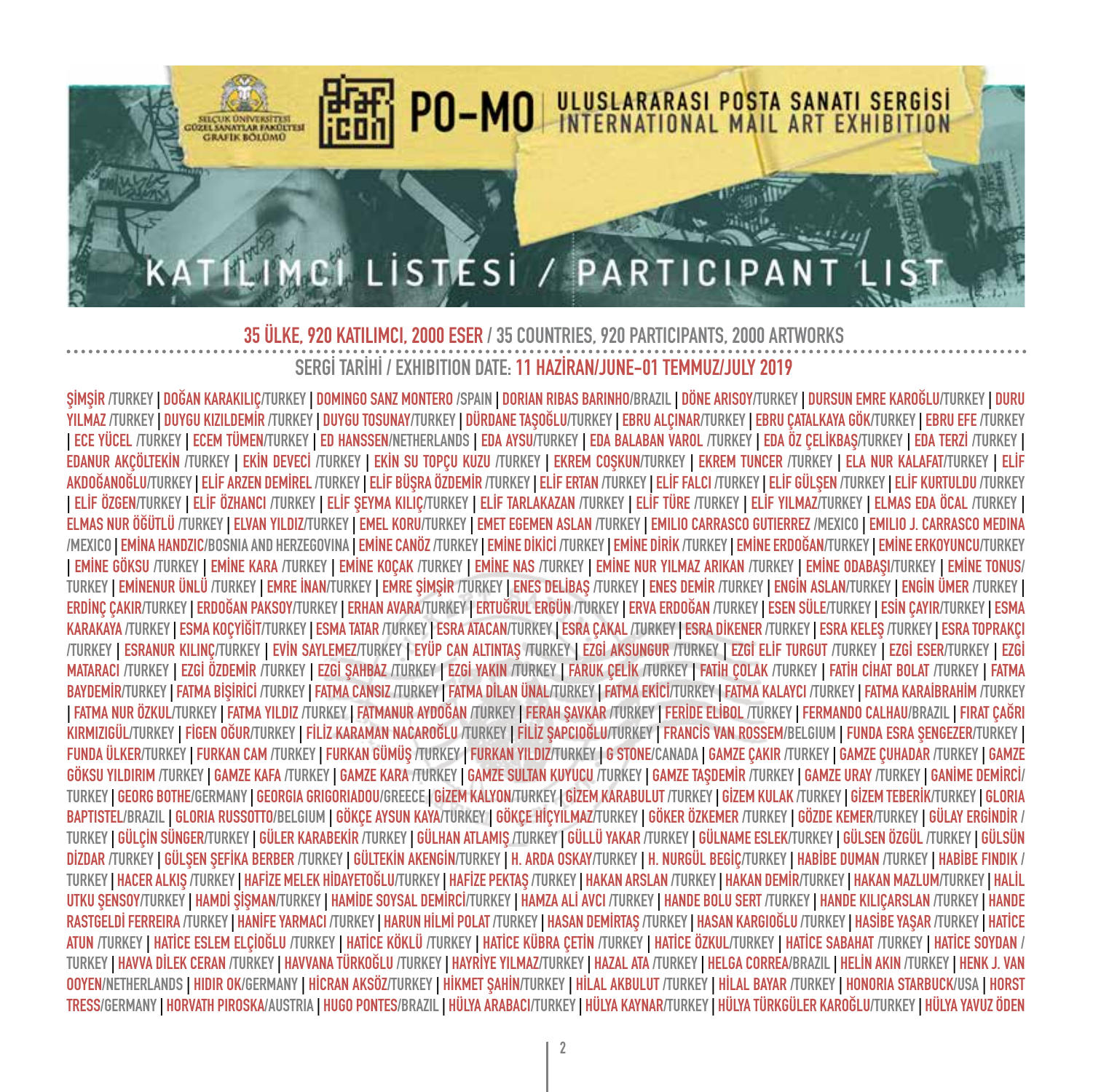

TURKEY I HÜMEYRA ÖZDEMİR TURKEY I HÜRREM SİNEM SANLITURKEY I HÜSAMETTİN SEZER TURKEY I HÜSEYİN CANKIRILI TURKEY I HÜSEYİN CELİKTURKEY I HÜSEYİN DEMİR/ TURKEY | HÜSEYİN DEMİREL/TURKEY | HÜSEYİN ÖZDEMİR/TURKEY | IAGO MARCQUES/BRAZIL | IGNACIO NAVARRO CORTEZ/MEXICO | ILGAZ DİREK /TURKEY | ILGIN ERCAN EKİCİ/TURKEY I ILINA NADYA/RUSSIA I ILMAR KRUUSAMAE/ESTONIA I ILYA SEMENENKO-BASIN/RUSSIA I IMKE LOHMANN /GERMANY I INGE HAUSER/AUSTRIA I INGEBORG HENRICHS/GERMANY I IOANNIS ANASTASIOU/GREECE | IOSIF MIHAILO/ROMANIA | IRINA SEVOSTYANOVA/RUSSIA | IRIS BOHNEN/GERMANY | IŞINSU ERSAN/TURKEY | İBRAHİM ARSLAN /TURKEY | İBRAHİM ÇABUK /TURKEY | İLHAM ENVEROĞLU /TURKEY | İLHAN ÖZKEÇECİ /TURKEY | İLKAY GEÇER /TURKEY | İLKE İLTER GÜVEN /TURKEY | İLKNUR BAHÇIVAN /TURKEY | İLKNUR BERK /TURKEY TİLKNUR ÇİN /TURKEYTİPEK KABADAŞ /TURKEYTİREM BAŞARAN /TURKEYTİREM KARAGÖZ /TURKEYTİREM KOCABAŞ/TURKEYTİREM SEVGİ GÜNEŞ /TURKEYTİREM YILDIRIM /TURKEY I İRFAN KOÇER /TURKEY | İRVE CANDOĞAN /TURKEY | İSMAİL BALTACI/TURKEY | İSMAİL YAŞAR /TURKEY | İSMET ATAR /TURKEY | İZEL KAPLAN/TURKEY | JAKABHAZİ ALEXANDRU/ ROMANIA | JAKUB VILIS/CZECH REPUBLIC | JAN THEUNINCK/BELGIUM | JANYCE SOARES DE OLIVEIRA /BRAZIL | JAROMÍR SVOZILIK/NORWAY | JAS W. FELTER/CANADA | JELENA **JOVANCOV/MONTENEGRO | JHOUYU HSIEH/TAIWAN | JITKA KOPEJTKOVA/CZECH REPUBLIC | JOACHIM BUCHHOLZ/GERMANY | JOEY PATRICKT/USA | JOHN M. BENNETT/USA | JOSE**  ROBERTO SECHI/BRAZIL I JOSE RUFINO/BRAZIL I JR TORNE/SPAIN I JUDITH PAULY-BENDER /GERMANY I JULIE R. MATEVISH/USA I JURAJ JONKE /CROATIA I KAAN DAĞTEKİN /TURKEY I KADER CAVDAR /TURKEY | KADER KAYA /TURKEY | KADER SÜRMELI /TURKEY | KADIR AÇIKGÖZ/TURKEY | KADRİYE SIK /TURKEY | KADRİYE SERT /TURKEY | KAĞAN ŞAHİN /TURKEY | **KARDELEN TOPAL /TURKEY | KAREN WOOD /USA | KARİNA WALTER/USA | KARLA KOLBERG LIPP /BRAZIL | KARTAL MURAT AYVAZ /TURKEY | KATERINA NIKOLTSOU/GREECE | KAYRA POLAT/** TURKEY | KAZIM ARTUT/TURKEY | KEIICHI NAKAMURA/JAPAN | KEMAL SAMI ÖZTERIŞ /TURKEY | KERIME ÖZKARA /TURKEY | KEVIN G. BRANDTNER /AUSTRIA | KEVSER AKTAŞ KURUÇAY/ TURKEY | KEVSER BAYRAM /TURKEY | KEVSER KULA/TURKEY | KEZİBAN KİBAR/TURKEY | KIYMET NUR KOYUNCU /TURKEY | KIYOMITSU SAITO/USA | KÖKSAL BİLİRDÖNMEZ /TURKEY | KÜBRA AYGÜN /TURKEY | KÜBRA ÇETİN/TURKEY | KÜBRA NUR YALDIZBAŞ /TURKEY | KÜBRA ŞAHİN ÇEKEN/TURKEY | KÜBRA TANRIVERDİ/TURKEY | KÜBRA TUNCER /TURKEY | KÜRŞAT AZILIOĞLU/TURKEY | LADY SILVIA SOARES BOYER /USA | LALE ÖZDER /TURKEY | LARS SCHUMACHER/GERMANY | LAURA RAY/USA | LESLİE ATKINS/NETHERLANDS | LEYLA YILDIRIM / **TURKEY | LEYLA YILDIZ /TURKEY | LILIANA STEVANOVIC /SERBIA | LORENZ MUELLER-MORENIUS/GERMANY | LORETTE C. LUZAJIC/CANADA | LUELLEN JOY GIERA/USA | LUTZ BEEKE/** GERMANY | M. CAĞRI ÖZCELİK /TURKEY | M. EMRE KAZIM COPUROĞLU /TURKEY | M. SAMİ ÖZTÜRK /TURKEY | MAHPEYKER YÖNSEL /TURKEY | MAILARTA/CANADA | MAJA DOKUDOWICZ/ POLAND | MAKSUT CAN ŞANDA/TURKEY | MANUEL GUILLEN/VENEZUELA | MARITA ZIPPERLIN/GERMANY | MARJAN VERHAEGHE/BELGIUM | MARTA DEL PUERTO/ARGENTINA | MARTIN DOSEK/CZECH REPUBLIC I MATHEUS DE CARVALHO/BRAZIL I MATTHEW ROSE/FRANCE I MEDIHA ESMERAY/TURKEY I MEDINE SAKARYA /TURKEY I MEHMET AKIF KAPLAN/TURKEY I MEHMET AKSOY /TURKEY | MEHMET AKTÜRK /TURKEY | MEHMET ALİ AKYÜZ /TURKEY | MEHMET ALİ BÜYÜKPARMAKSIZ /TURKEY | MEHMET ALİ GENÇ /TURKEY | MEHMET ALİ KILINÇ / TURKEY | MEHMET ALI ZEREN /TURKEY | MEHMET GÖNGE /TURKEY | MEHMET ISIK/TURKEY\_I MEHMET LHAN GÜL/TURKEY | MEHMET NURI MERMER/TURKEY | MEHMET ÖZBAYRAK/TURKEY <u>| MEHMET SUSUZ /TURKEY | MEHMET SAHİN/TURKEY | MEHTAP BİNGÖL/TURKEY | MEHTAP UYGUNGÖZ/TURKEY | MELEK AKYÜREK/TURKEY | MELEK GÖKAY /TURKEY | MELİH ALTUNTAS /</u> TURKEY | MELİH CAN /TURKEY | MELİH ÜNLÜLER /TURKEY | MELİH YALIN /TURKEY | MELİKE ATILKAN/TURKEY | MELİKE CANSU KOÇ /TURKEY | MELİKE ÇELİK /TURKEY | MELİKE GÖKÇE BAYSAL/TURKEY | MELİKE KAYA /TURKEY | MELİKE UÇAR /TURKEY | MELİS BEKTAŞ/TURKEY | MELTEM QÖKŞEL (NELTEM GÖKSEL/TURKEY | MERAL AĞAR/TURKEY | MERAL AKAN /TURKEY | MERT BARLAS /TURKEY | MERT DENİZ/TURKEY | MERT ERTEM /TURKEY | MERT SERKAN BENEK/TURKEY | MERVE ALTUN /TURKEY | MERVE ATEŞ/TURKEY | MERVE CEYLAN TURKEY | MERVE CAKIRTURKEY | MERVE COLAK TURKEY | MERVE EKİNCİ TURKEY | MERVE İZENTURKEY | MERVE NUR OĞLAKCI TURKEY | MERVE ÖZDEMİR TURKEY | MERVE SEKER /TURKEY | MERVE ŞENOYMAK ERSAN/TURKEY | MERVE TINGIR/TURKEY | MERVENUR GÜLMEZ /TURKEY | MERYEM ARICI /TURKEY | MERYEM SÖYLEMEZ /TURKEY | MESUDE ŞAHİN/TURKEY | MEVLÜT ÜNAL/TURKEY | MICHAEL HEDWIG/AUSTRIA | MICHAEL LEY /GERMANY | MICHE-ART-UNIVERSALIS/BELGIUM | MICHELANGELO MAYO/USA | MIGDALIA AVILA/VENEZUELA | MIGUEL JIMENEZ – EL TALLER DE ZENÓN/SPAIN | MIGUEL ZAVAROF/FRANCE | MIKEL UNTZILLA/SPAIN | MIMICHA FINAZZI (SKINAZ)/ITALY | MIROSLAV-BATAN BLAGOJEVÍC/SERBIA |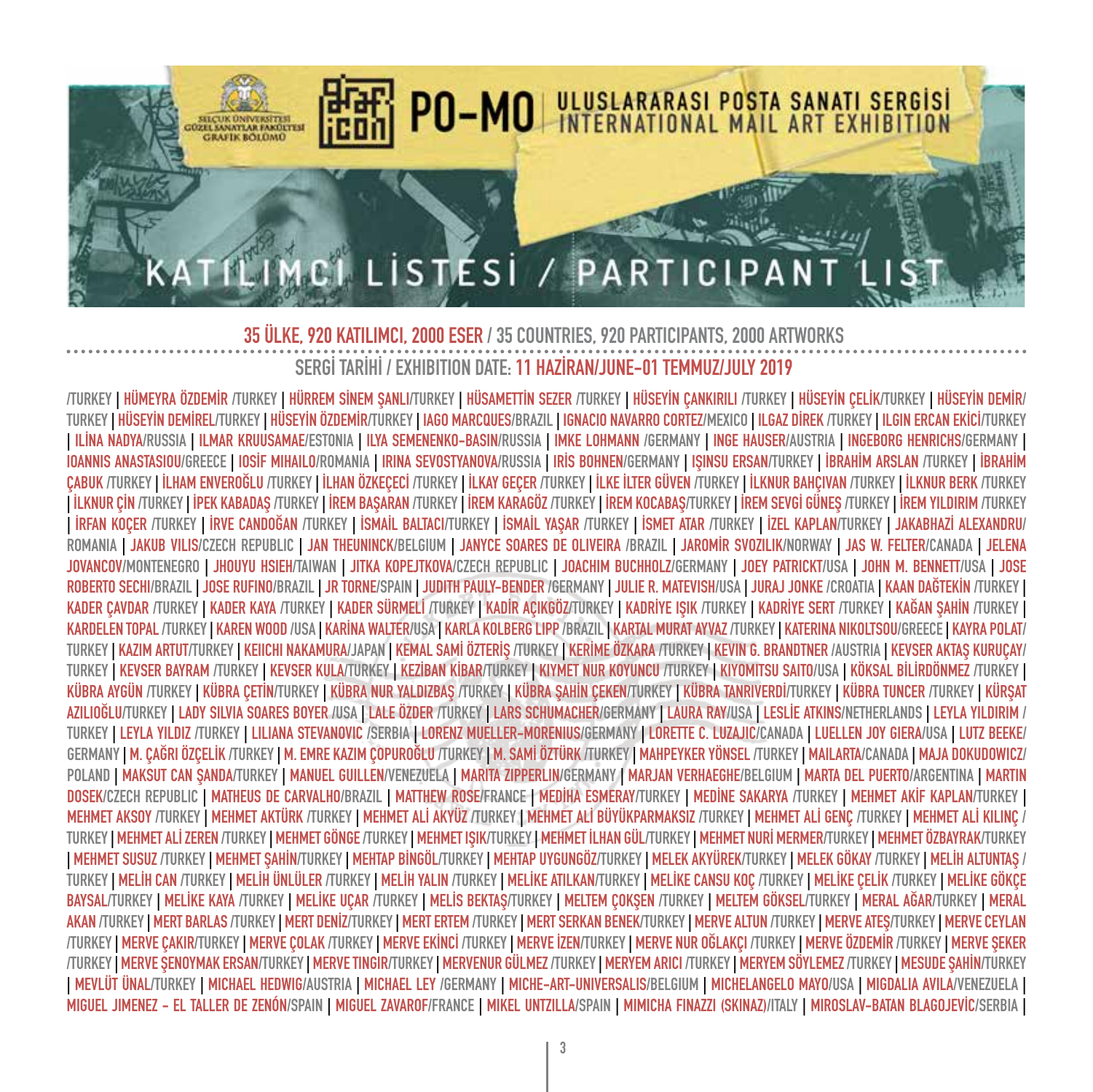

MİHRİNAZ SÖYÜK /TURKEY I MİNE CERANOĞLU /TURKEY I MİNE DEĞİRMENCİ AYDIN /TURKEY I MİNE ERDEM /TURKEY I MİNE GÜVEN /TURKEY I MİRAY BİRCE GÜR/TURKEY I MİTAT KANDEMIR/TURKEY I MOLLY COSTICH WILSON /USA I MONICA SANCHEZ VERGARA/MEXICO I MONSIEUR RICHARD BAUDET/FRANCE I MUHAMMET KARADENIZ /TURKEY I MUHAMMET MÜCAHİT GÜLER/TURKEY | MUNA SİLAV/TURKEY | MURAT AKSOY/TURKEY | MURAT DEMİR /TURKEY | MURAT GÖKHAN TANIS/TURKEY | MUSA GÖKKAYA/TURKEY | MUSTAFA AKGÜN / TURKEY | MUSTAFA AYDEMİR /TURKEY | MUSTAFA CEVAT ATALAY/TURKEY | MUSTAFA ÇEŞMECİ/TURKEY | MUSTAFA DİĞLER/TURKEY | MUSTAFA KINIK /TURKEY | MUSTAFA LÜTFİ CİDDİ/ TURKEY I MUSTAFA OĞUZ GÖK/TURKEY I MUSTAFA SAKLAN/TURKEY I MUTEBER BURUNSUZ/TURKEY I MUTLU SEVEN /TURKEY I MUZAFFER TİRE/TURKEY I MÜBERRA BÜLBÜL/TURKEY I MÜNEVVER YAVUZER/GERMANY | MÜZEYYEN AYGÜN/TURKEY | N. MÜGE SELÇUK /TURKEY | NACİYE BOZDOĞAN/TURKEY | NACİYE DETSELİ /TURKEY | NAİLE ÇEVİK/TURKEY | NANCY BELL SCOTT /USA | NASIM SADEGH BARENGI/TURKEY | NAZ GÜNEŞ /TURKEY | NAZAROVA VASILISA /RUSSIA | NAZİK YILDIRIM/TURKEY | NAZİKE KURUOĞULLARI /TURKEY | NAZMİYE AVCI / TURKEY | NESLİHAN KILIÇ GÜRÇAY/TURKEY | NESLİHAN ÖZTÜRK BÜTOW /TURKEY | NESLİHAN ŞENTÜRK /TURKEY | NEVAL SAKİN /TURKEY | NEVİN GÜVEN /TURKEY | NICOLAS MALEVITSIS/ **GREECE | NIKITAEVA ALINA IGOREVNA /RUSSIA | NINIJI CHEN/TAIWAN | NİCAT ZEYNALLI/TURKEY | NİHAL GÜRES/TURKEY | NİHAN SATIAĞALAR /TURKEY | NİHAN SEMEN ERSÖZ UZAR/** TURKEY I NİLAY ÖZSAVAS ULUCAY /TURKEY I NİLGÜN SALUR/TURKEY I NİLGÜN SALUR /TURKEY I NO NAME/USA I NO NAME/USA I NO NAME/USA I NO NAME/USA I NO NAME /USA I NO NAME /USA | NO NAME /USA | NO NAME /USA | NUR CAĞLAK /TURKEY | NUR GÜLSÜN KURTOĞLU /TURKEY | NURAN AYDIN/TURKEY | NURAY KIVANÇLI GÜMÜŞTEKİN/TURKEY | NURCAN SERTYÜZ /TURKEY | NURDAN KUMAŞ ŞENOL/TURKEY | NURDAN UYKAL /TURKEY | NURHAN ÖZKAN/TURKEY | NURŞADİYE KARABACAK /TURKEY | NURTAÇ KIRILMIŞ /TURKEY | NURULLAH **ERGÜL/TURKEY | NURULLAH GÜNER /TURKEY | NÜKHET GÖRGÜLÜGİL ASLAN /TURKEY | OĞUZHAN EBEOĞLU/TURKEY | OĞUZHAN KABALCI/TURKEY | OĞUZHAN MERCİMEK/TURKEY | OLCAY**  POLAT /TURKEY | OLENA VERTSANOVA/UKRAINE | ONUR ÖZKAN /TURKEY | ORHAN ATAMAN/TURKEY | OSMAN BATUR İNAN/TURKEY | OSMAN ÖZCAN/TURKEY | ÖMER ALİ TOPRAK /TURKEY I ÖMER BARAN /TURKEY I ÖMER COBANOĞLU /TURKEY I ÖZGE CAKAL /TURKEY I ÖZGE KILINC /TURKEY I ÖZGE SALDIRAY /TURKEY I ÖZGÜL ATES/TURKEY I ÖZGÜR UĞUZ /TURKEY I ÖZLEM BEKMEZCI /TURKEY | ÖZLEM CAL /TURKEY | ÖZLEM GÜRPINAR/TURKEY | ÖZLEM KÖTEZ /TURKEY | ÖZLEM SIVIŞ/TURKEY | ÖZLEM TEKDEMIR DÖKEROĞLU/TURKEY | ÖZLEM USTA/TURKEY I ÖZNUR KURT/TURKEY I PAL CSABA/HUNGARY I PAM CHATFIELD/USA I PATRIZIA GRASSO/ITALY I PAULON FURTUNATO/BRAZIL I PEMBE AKTÜRK /TURKEY I PEP QUER/SPAIN I PERVIN KURÇEREN /TURKEY | PIET FRANZEN / SIDAC /NETHERLANDS | PINAR DURSUN /TURKEY | PINAR GÖKTAŞ /TURKEY | POYRAZ KINAY /TURKEY | RABİA DEMİR/TURKEY | RABİA KOYUNCU / TURKEY | RABİA OLCAY /TURKEY | RABİA SALİHA POLAT /TURKEY | RAFAEL GONZALEZ/SPAIN | RAHŞAN AKARSU/TURKEY | RAMAZAN BELGE/TURKEY | RAMAZAN İNAL /TURKEY | REKABİ **HACIOSMANOĞLU /TURKEY | RICHARD JOCHUM/USA | RIDVAN AK /TURKEY | RIFAT SARIOĞLU /TURKEY | ROBERT ZNAJOMSKI/POLAND | ROBERTA SAVOLINI/ITALY | ROBERTO KEPPLER/ BRAZIL | ROBERTO SCALA/ITALY | ROSA GARCIA TORRES/MEXICO | ROSA GRAVINO/ARGENTINA | ROSALIE GANCIE/USA | RUDIGER ABSHALOM DALIT WESTPHAL/GERMANY | RUGGERO**  MAGGI/ITALY | RUHAT HIRCIL /TURKEY | RUKİYE KAYA/TURKEY | RÜMEYSA CARDAK YILMAZ/TURKEY | RÜMEYSA DERİCİ /TURKEY | RÜMEYSA DOĞAN/TURKEY | RÜVEYDA AKPINAR/TURKEY I RYOSUKE COHEN/JAPAN I S. BİLGE KARAÖZ /TURKEY I S. TUĞBA ARABALI KOSAR/TURKEY | SABRİ TURGUT /TURKEY | SABRİYE ÖNAL /TURKEY | SACHA ARCHER/CANADA | SADETTİN SAYGILI /TURKEY | SAİT TOPRAK/TURKEY | SALİH GEÇİMLİ/TURKEY | SALİH SAĞLAM /TURKEY | SALİHA KAYTAN/TURKEY | SAMET BEDER /TURKEY | SAMURAY HAKAN BULUT/TURKEY | **SEÇİL GÜRBÜZ /TURKEY | SEDA AKTAY/TURKEY | SEDA ALTINBAŞ /TURKEY | SEDA DARTEPE /TURKEY | SEDANUR UZUN /TURKEY | SEHER ALKAN /TURKEY | SELCAN KALIN/TURKEY | SELDA BİLDİR /TURKEY | SELDA DİLEK BAKINDI /TURKEY | SELDA KARACA /TURKEY | SELDA KOZBEKÇİ/TURKEY | SELDA KULLUK YERDELEN/TURKEY | SELİN GÜNEŞTAN /TURKEY | SELİN**  SAĞLAM /TURKEY | SELİN YAREN /TURKEY | SELMA ARSLAN /TURKEY | SELMA TASKESEN /TURKEY | SELVİHAN KILIC ATES/TURKEY | SEMA AVCU /TURKEY | SEMA NURSAN MADAN/ TURKEY | SEMİH ÇABUK /TURKEY | SEMİH ÇETİNTAŞ /TURKEY | SEMİR CUCU/TURKEY | SENA SENGİR /TURKEY | SENANOR /TURKEY | SENAY ŞEYRANLI /TURKEY | SERAP AKCAOĞLU /TURKEY | SERCAN YAMAK/TURKEY | SERDAR AYDIN /TURKEY | SERDAR BEKTAS/TURKEY | SERGIU ZEGREAN/ROMANIA | SERPİL SEYİTGAZİOĞLU /TURKEY | SERRA CAKIR / TURKEY | SERVET ERKİN KILAVUZ/TURKEY | SERVET SENEM UĞURLU /TURKEY | SERVİYE MUTLU/TURKEY | SEUNGYEOP KIM/USA | SEVAL DEMİRDELEN /TURKEY | SEVAL KARADAĞ /